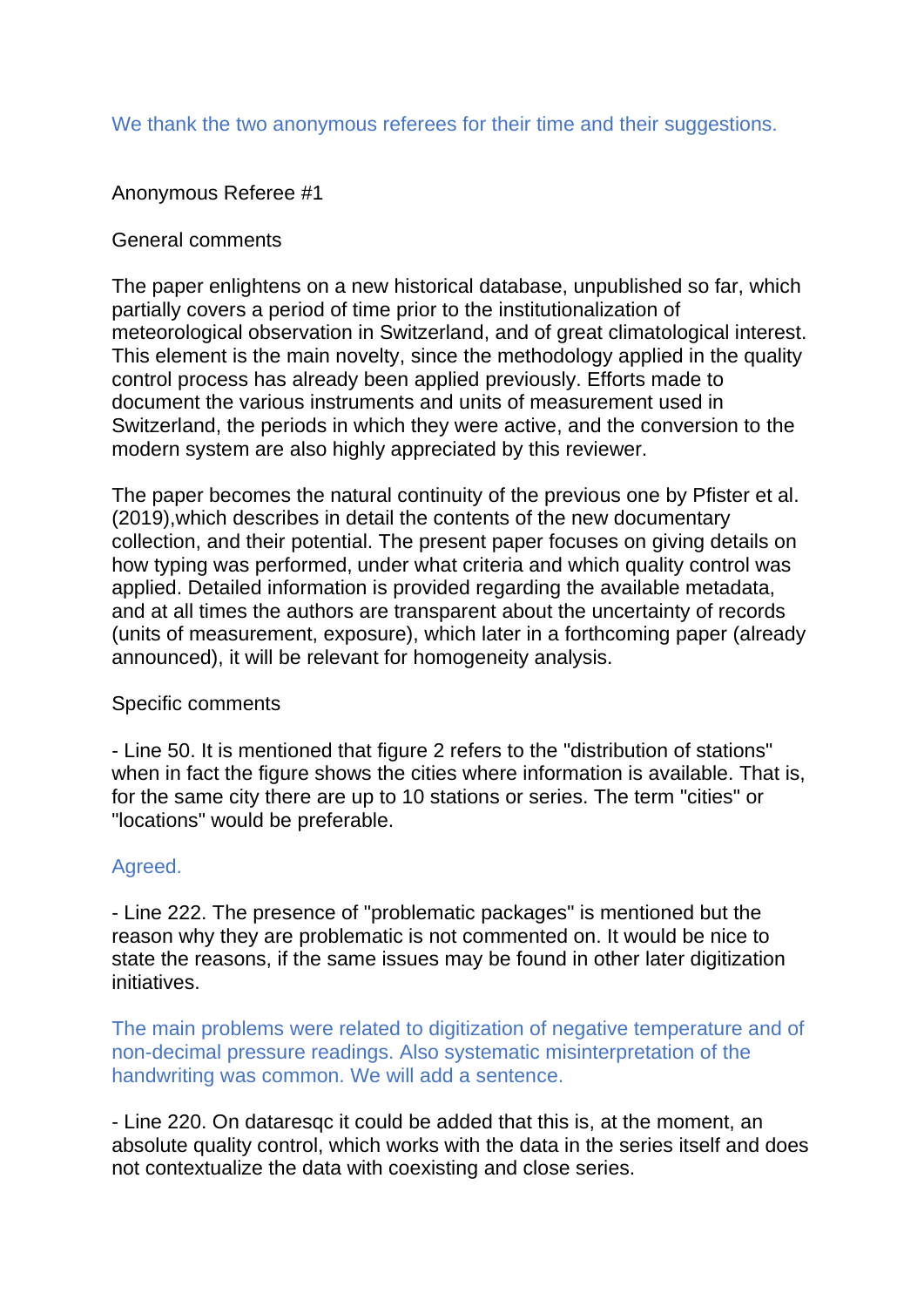#### We will add a sentence.

- Line 230. Figures on the amount of erroneus data detected by datarescq is provided, but it is not discerned between errors from the original data or errors entered in the digitisation process. Is this information available? It would be good to know which one has a stronger weight. At the same time, it is not stated if during the typing process ,any distinction is made between a record that is not available because it does not exist, or because it could not be read. Is this information detailed in the metadata file?

The amount of (probable) errors in the original data that have been detected is given 5 lines below (3,832 or 0.2%). This is similar to the amount of digitization errors that we could detect and correct (about 4,000). These figures, however, consider only rather large errors that can be detected by automatic or semi-automatic qc tests.

There is not a specific metadata field that distinguishes between missing and unreadable. There is a field with annotations by the digitizer that usually contains this information in plain text (often in German though). Some students, however, preferred to use a color code in the Excel templates that was not read into a common format. Therefore, the information is currently not available for all records in the published dataset, although it was recorded in some form.

## Technical corrections

- Line 36. Apparently, there is a grammatical error in the phrase "amount of records the we found". "The" should be a "that".

## Thanks.

- Line 290 - References. The link to the DOI of the publication by Brugnara, does not work.

The DOI will be registered only after the paper is accepted. In fact we will release a version 1.1 of the dataset with enhanced quality control and amended conversions as described in the revised manuscript.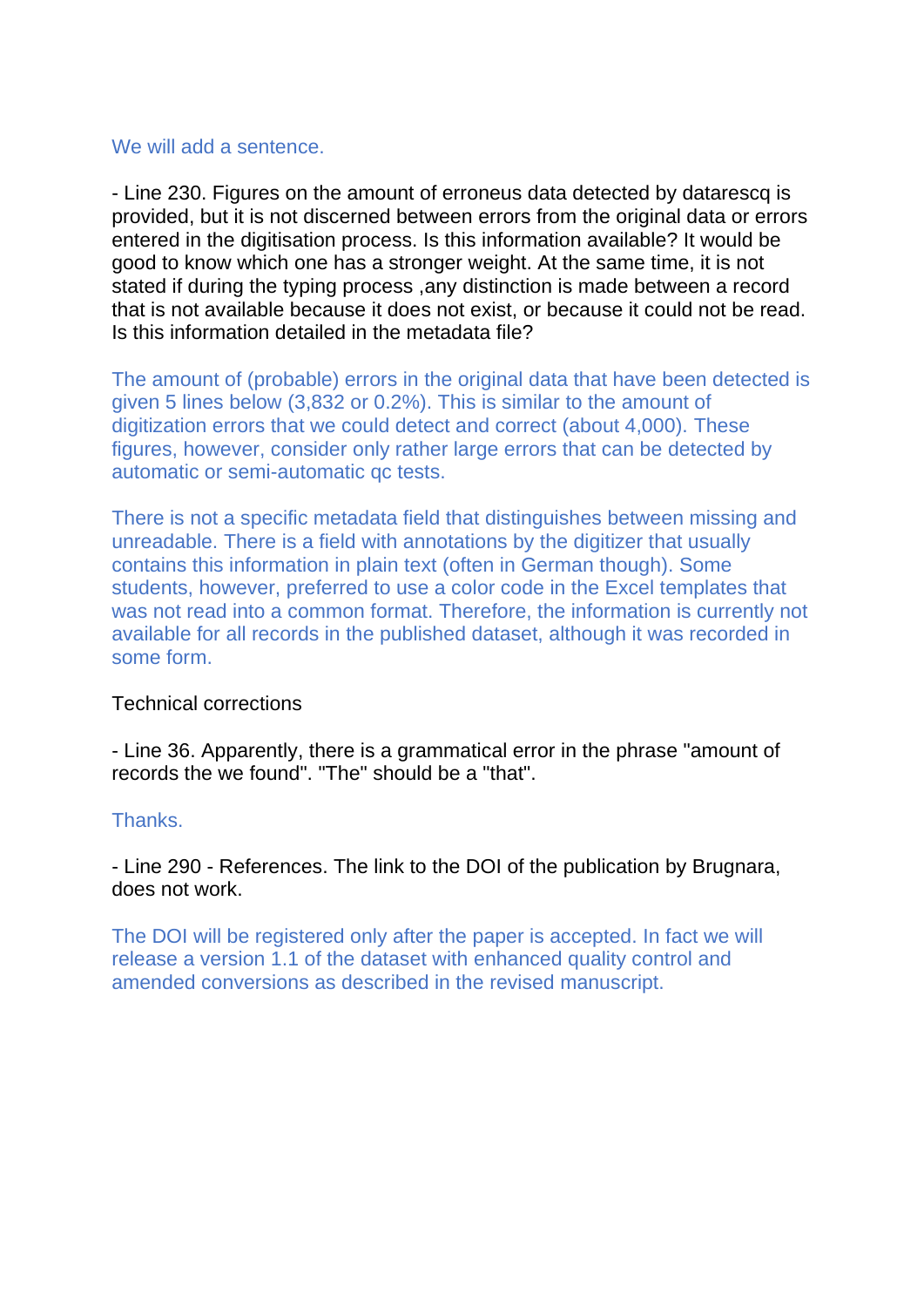### Anonymous Referee #2

This review is about the article "Early instrumental meteorological observations in Switzerland: 1708-1873" by Y. Brugnara et al. The authors digitized a large set of old hand-written meteorological observations from several obervation stations around Switzerland, and are describing their stragy and conversion problems along the way.

I consider this article very interesting and I also appreciate the work that was done by the authors and students to get this work done. The article is also well written and explained, so I have only a few comments and minor requests.

The first one is regarding Fig 1: I think you should reconsider your color choice here. It is hard to distinguish between the red (air temperature) and pink (air temperature(daily means)). Same for air pressure/air pressure (daily means). Especially, when you have short or broken intervals, like e.g. ZH01\_Zuerich\_Bruegger). I understand that you want to keep the colors of similar variables close, but in this case it causes more confusion than insight. I would propose to use a wieder color scale here.

The same "color problem" applies to Figure 3: Without reading through the text it is hard for me to distingish between the different shades of red.

#### We will change the colors.

Page 4, line 104: I understand the plan to address the uncertainty in another paper. However, often the next paper takes a while to get published and the users of the data are left hanging with no uncertainty estimate. If you could give a benchmark or an estimate-range for this current dataset with respect to uncertainty, then it would help a lot. The user can take this number until you provide a better and more accurate estimate.

Probably a quantitative estimation of the uncertainty is not really possible because of the general lack of metadata (in virtually all cases we do not know the exact specifics of the instruments nor their exposure), but we are publishing short articles about each record where we analyze in more detail (and in a standardized way) internal consistency and where we compare with nearby as well as modern records. From this articles users can get an idea of the uncertainty. Some of the articles have already been published [\(https://www.geography.unibe.ch/services/geographica\\_bernensia/online\\_publ](https://www.geography.unibe.ch/services/geographica_bernensia/online_publications/gb2020g96/index_eng.html) [ications/gb2020g96/index\\_eng.html\)](https://www.geography.unibe.ch/services/geographica_bernensia/online_publications/gb2020g96/index_eng.html) and we will mention them in the revised manuscript.

In addition, an important information on uncertainty that we provide is whether pressure is corrected for temperature or not.